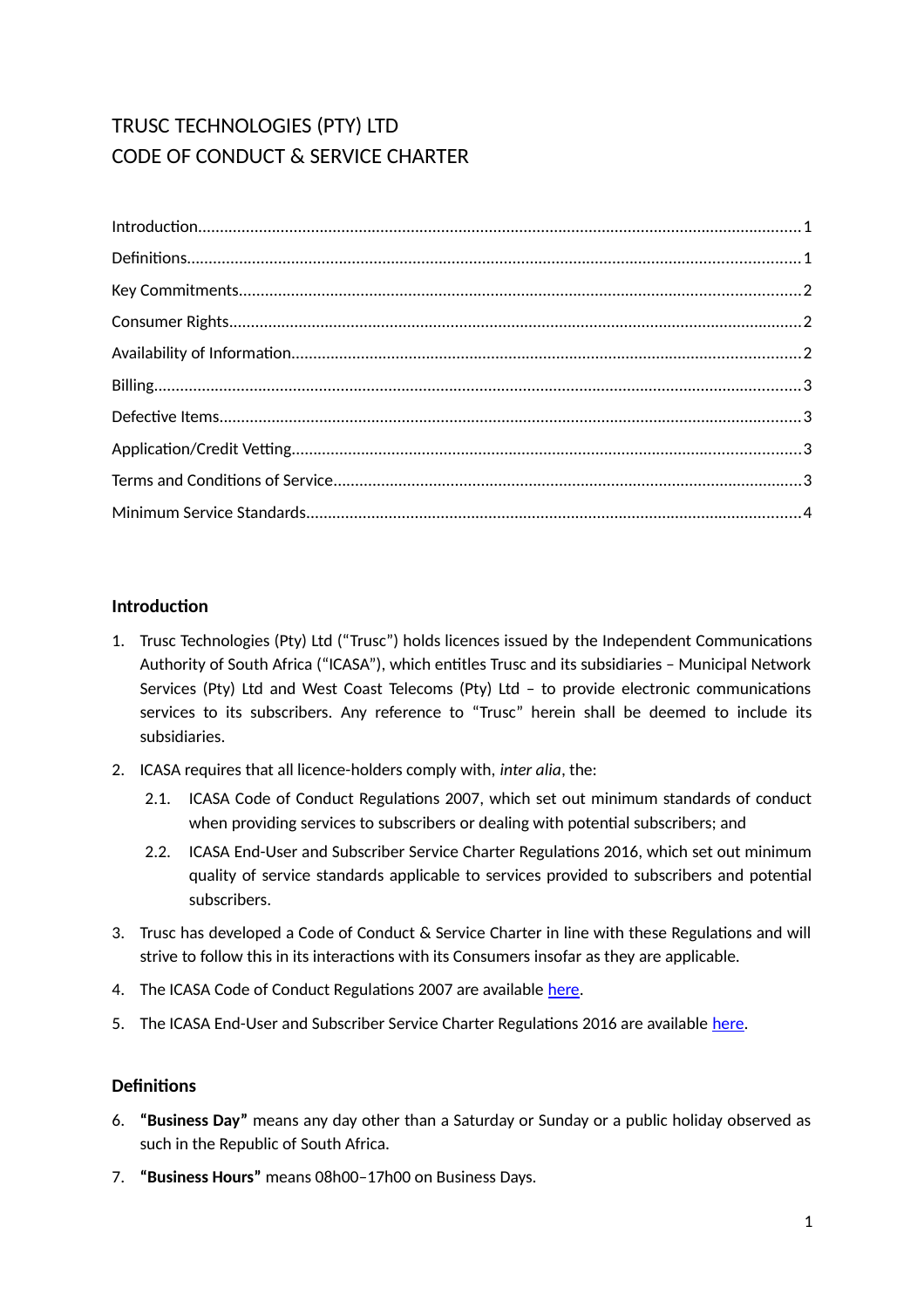8. **"Customer"** means a subscriber or potential subscriber of Trusc.

#### <span id="page-1-2"></span>**Key Commitments**

- 9. Trusc makes the following key commitments and will endeavour to:
	- 9.1. Act in a fair, reasonable and responsible manner in all dealings with Customers;
	- 9.2. Ensure that all its services and products meet the specifications as contained in Trusc's licences and all the relevant laws and regulations;
	- 9.3. Not unfairly discriminate against or between Customers on the basis of race, gender, sex, age, religion, belief, disability, ethnic background or sexual orientation;
	- 9.4. Display utmost courtesy and care when dealing with Customers;
	- 9.5. Provide Customers with information regarding services and pricing;
	- 9.6. Where requested to do so, to provide Customers with guidance with regard to their service needs;
	- 9.7. Keep the personal information of Customers confidential unless Trusc is:
		- In possession of written authorisation from the Customer to do so;
		- Required to release such information for the purpose of briefing Trusc's auditors, professional advisors or an accredited debt collection agency; and/or
		- Otherwise authorised or required by any law or an order of Court.
- 10. Customers have the right to refer Complaints to ICASA as more fully set out in Trusc's Complaints Procedures.

#### <span id="page-1-1"></span>**Consumer Rights**

- 11. The ICASA Code of Conduct Regulations 2007 stipulate the following (non-exhaustive) list of consumer rights held by consumers:
	- 11.1. A right to be provided with the required service without unfair discrimination;
	- 11.2. A right to choose the service provider of the consumer's choice;
	- 11.3. A right to receive information in the consumer's preferred language;
	- 11.4. A right to access and question records held by the service provider which relate to the consumer's relationship with the service provider;
	- 11.5. A right to the protection of the consumer's personal data, including the right not to have personal data sold to third parties without the consumer's permission;
	- 11.6. A right to port a number in terms of applicable regulations;
	- 11.7. A right to lodge a complaint; and
	- 11.8. A right to redress.

#### <span id="page-1-0"></span>**Availability of Information**

12. The following information can be obtained from Trusc by email request to  $\frac{\text{admin@trusc.net}}{\text{admin@trusc.net}}$ (with no charge payable), and is available for inspection at Trusc's offices during Business Hours: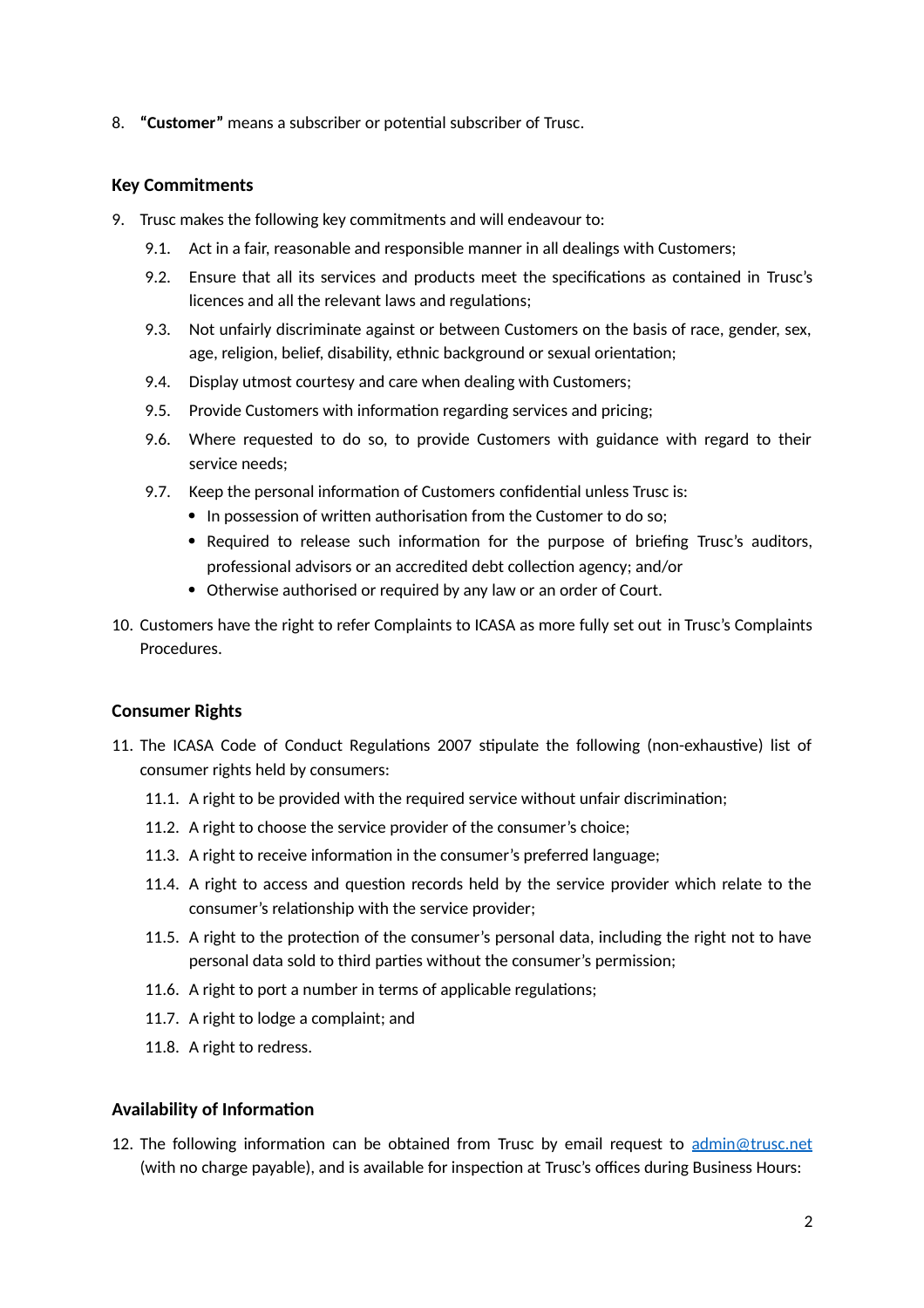- 12.1. Trusc's range of services/products on offer;
- 12.2. Tariff rates applicable to each service offered;
- 12.3. Terms and conditions applicable to such services/products;
- 12.4. Payment terms;
- 12.5. Billing and billing processes;
- 12.6. Complaints Procedures which includes the General Complaints Procedure and the Billing Disputes Procedure; and
- 12.7. Relevant contact details.

## <span id="page-2-3"></span>**Billing**

- 13. Trusc will provide the Customer with an itemised bill or invoice on request or where this is specified as part of the services provided to the Customer.
- 14. Billing terms are also set out on Trusc's agreements.

## <span id="page-2-2"></span>**Defective Items**

15. Where a product is defective, Trusc will investigate the issue and will replace it in accordance with the manufacturer's warranty for that product.

## <span id="page-2-1"></span>**Application/Credit Vetting**

16. Where applicable, Trusc reserves the right to subject any application for services and/or products, including variations to existing services and/or products, to credit referencing and analysis by registered credit bureaux, and the Customer explicitly consents to the use of all information supplied by the Customer for this purpose and for the purpose of compliance with the National Credit Act 34 of 2005, as amended.

## <span id="page-2-0"></span>**Terms and Conditions of Service**

- 17. Trusc will provide the Customer with a copy of the written contract and/or terms and conditions (or link thereto) upon finalisation of a service agreement or as soon as is reasonably possible thereafter. Where an agreement is entered into telephonically, a copy of these documents will be provided to the Customer within 7 Business Days.
- 18. These documents will contain clear provisions relating to the nature of the contract, the rates and rules for the service, date and period of invoicing, the minimum duration of the contract, the manner and notice period for termination, any payments or rules which may be applicable for early termination, the possibility of tariff changes during the contract term, any additional costs (deposit, connection fee, administrative fees, insurance costs, hardware costs) that may be applicable, fair usage and other policies, and any other rules which may govern the relationship between Trusc and the Customer.